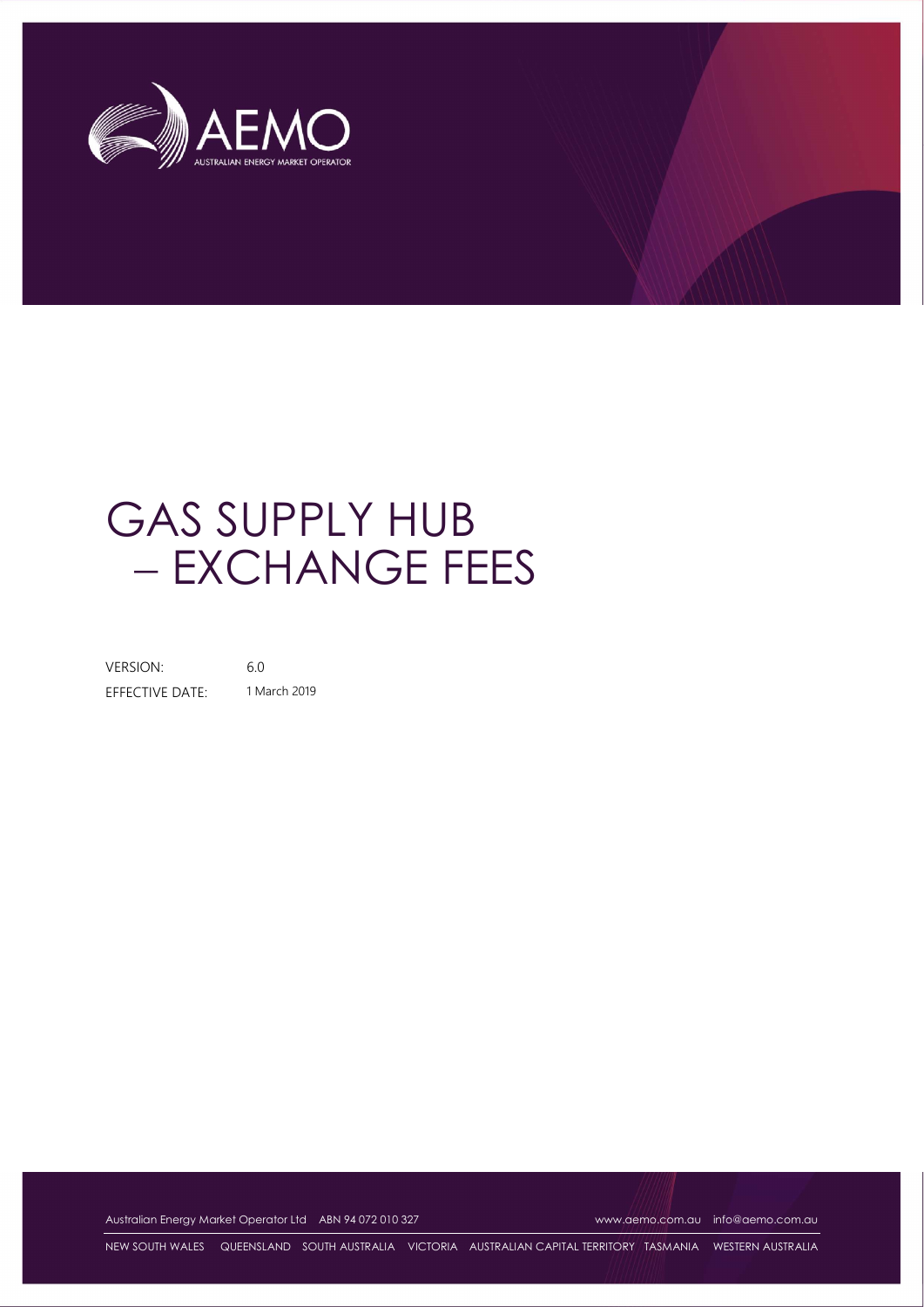

## VERSION RELEASE HISTORY

| Version | <b>Effective Date</b> | Authority | Reason and Changes                                                                        |
|---------|-----------------------|-----------|-------------------------------------------------------------------------------------------|
| 1.0     | 20 March 2014         | AEMO      | Initiation version                                                                        |
| 2.0     | 28 May 2015           | AEMO      | Added monthly product fees                                                                |
| 3.0     | 1 June 2016           | AEMO      | Trading of Spread Products                                                                |
| 4.0     | 1 December 2017       | AEMO      | Licence fee changes for Trading and Viewing Participants<br>Added Fixed Fee rebate        |
| 5.0     | 1 November 2018       | AEMO      | Change to Spread Trades variable transaction fees                                         |
| 6.0     | 1 March               | AEMO      | Added capacity product fees in accordance with Fee structure<br>and budget determinations |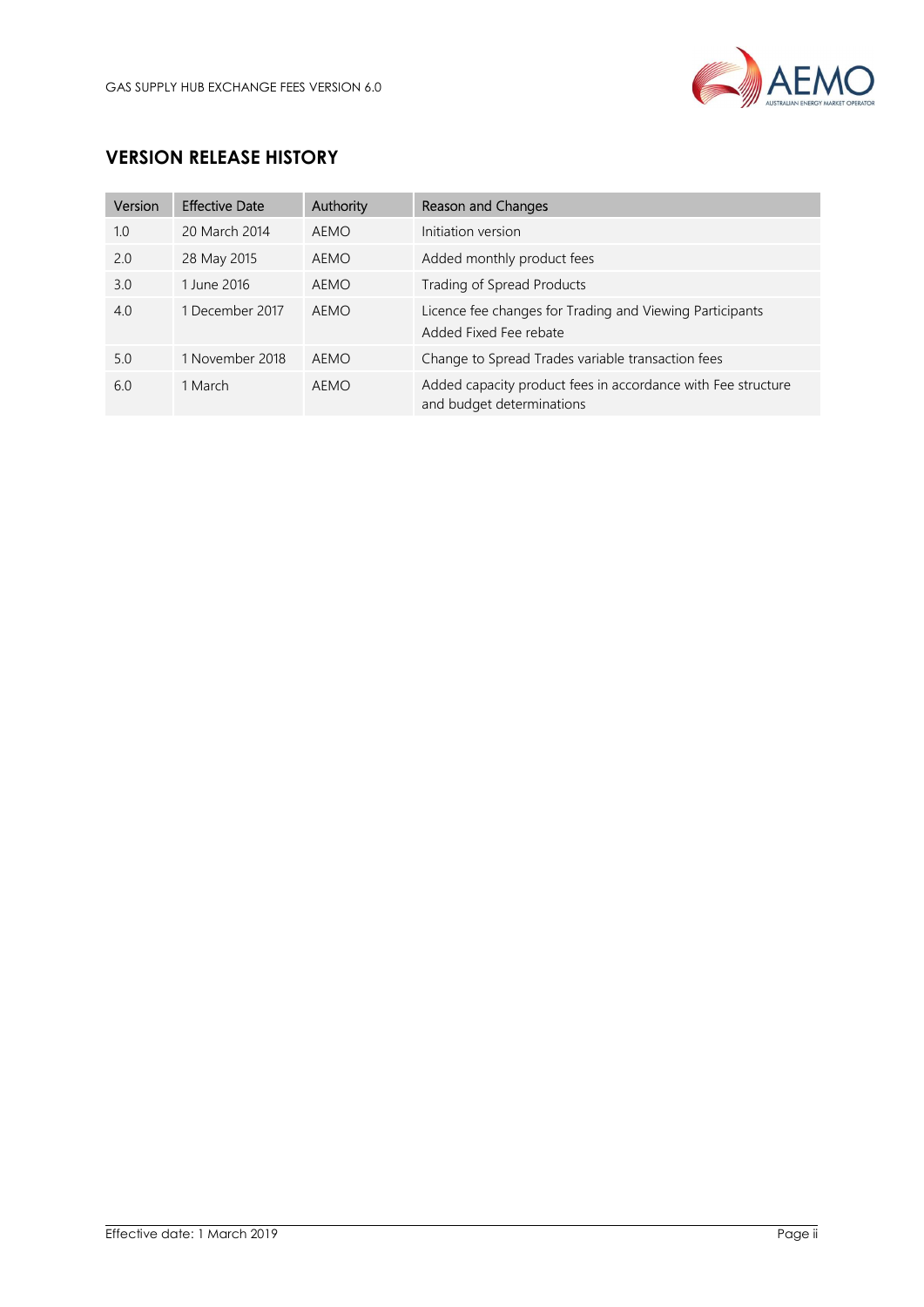

## **CONTENTS**

1. EXCHANGE FEES 2008 120 120 2009 12:00 12:00 12:00 12:00 12:00 12:00 12:00 12:00 12:00 12:00 12:00 12:00 12:00 12:00 12:00 12:00 12:00 12:00 12:00 12:00 12:00 12:00 12:00 12:00 12:00 12:00 12:00 12:00 12:00 12:00 12:00 1